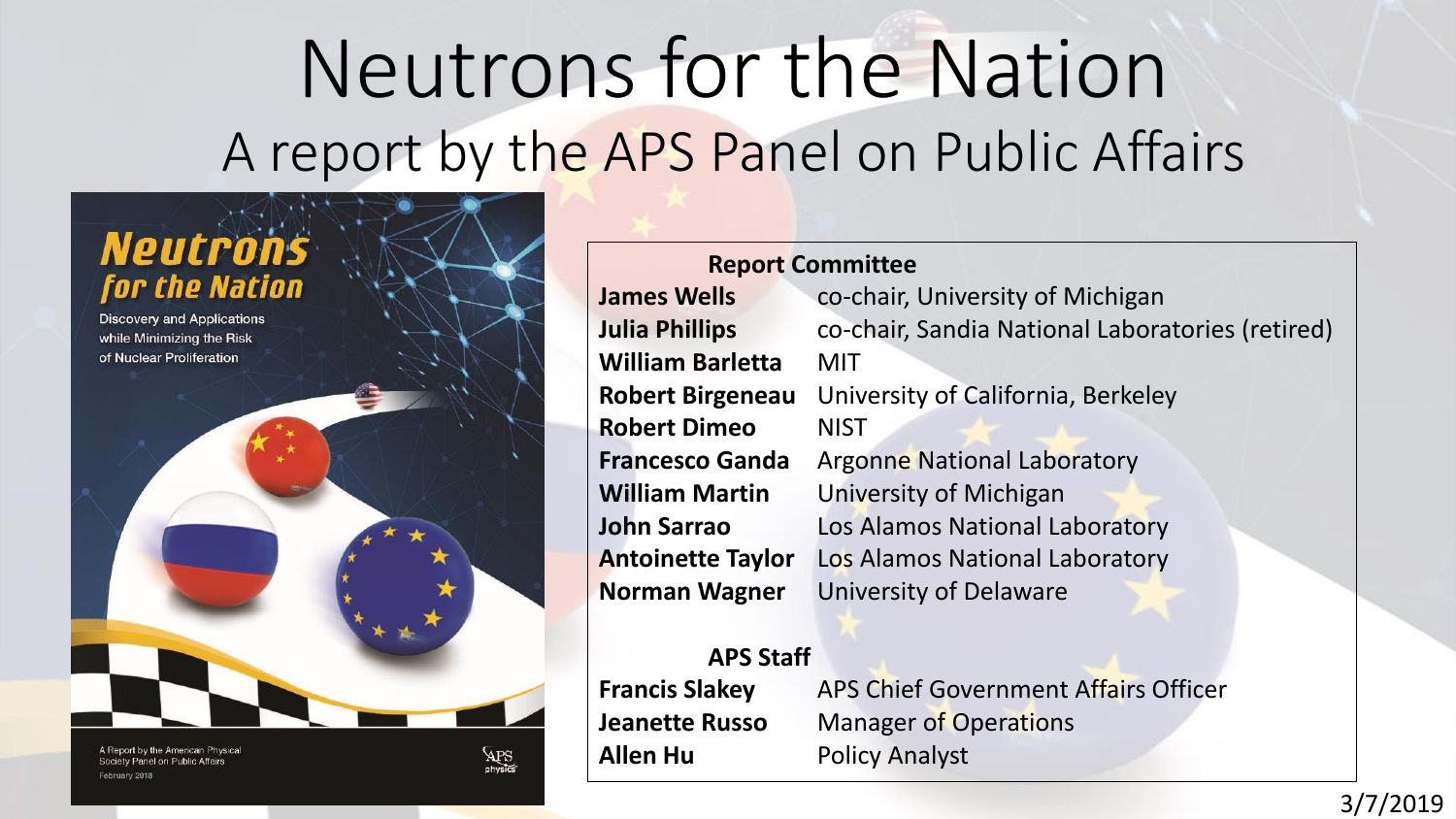## Motivation for the report

- How important are neutron sources for science, engineering, and industry for the foreseeable future?
- What neutron source characteristics are important? How are such neutrons produced now and in the near future?
- What does the U.S. need to do to be a global player in neutron science, engineering, and applications in the coming decades?
- What policy issues need to be considered in designing and building future neutron sources?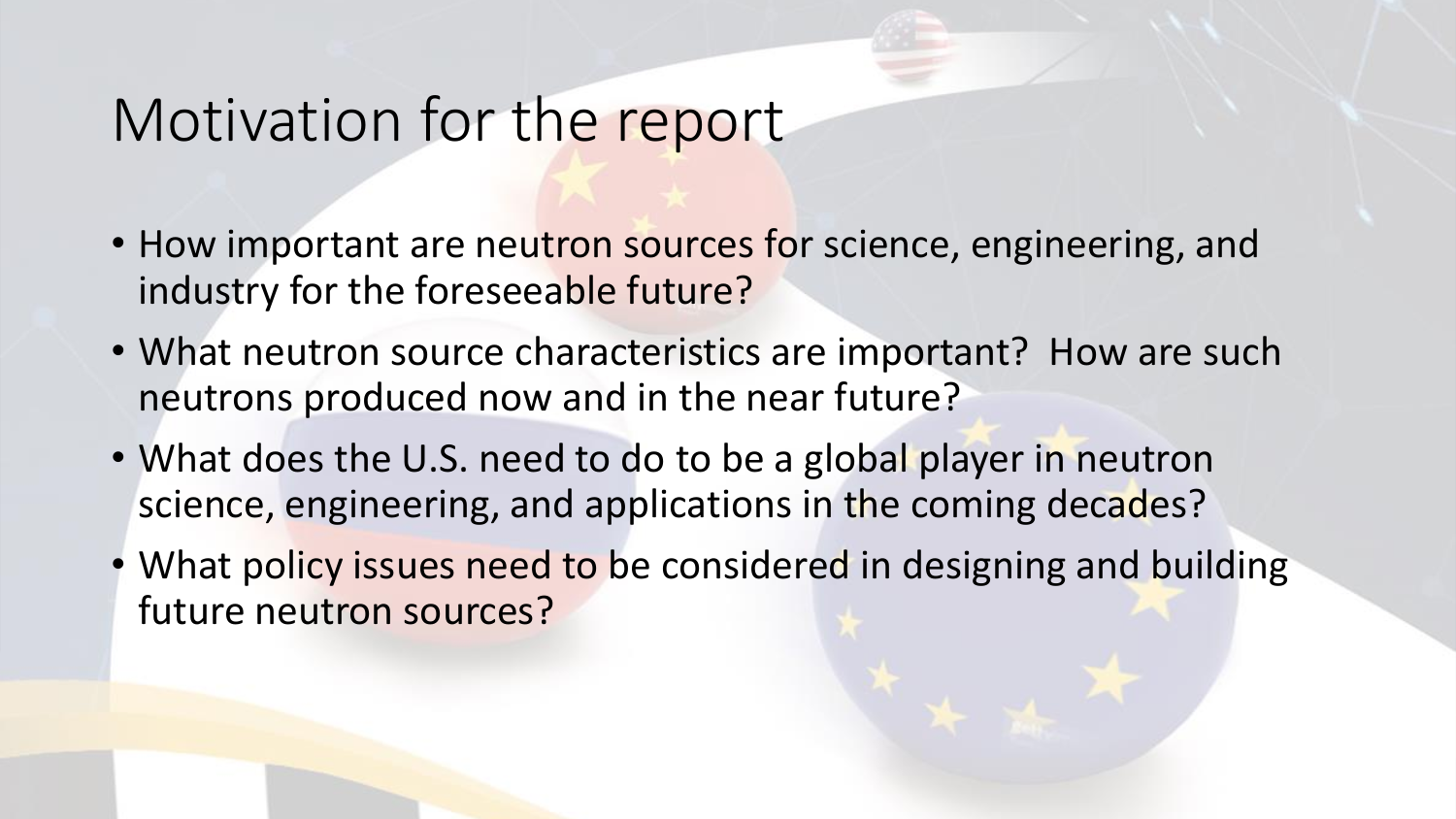# Neutrons ARE important for science, engineering, and industry

- Neutron scattering as one of an ensemble of techniques
- Physics of the neutron
- Materials testing
- Isotope production
- Transmutation

### **KEY FINDING**

Investigations performed at neutron sources are essential components of R&D in numerous areas of science and engineering.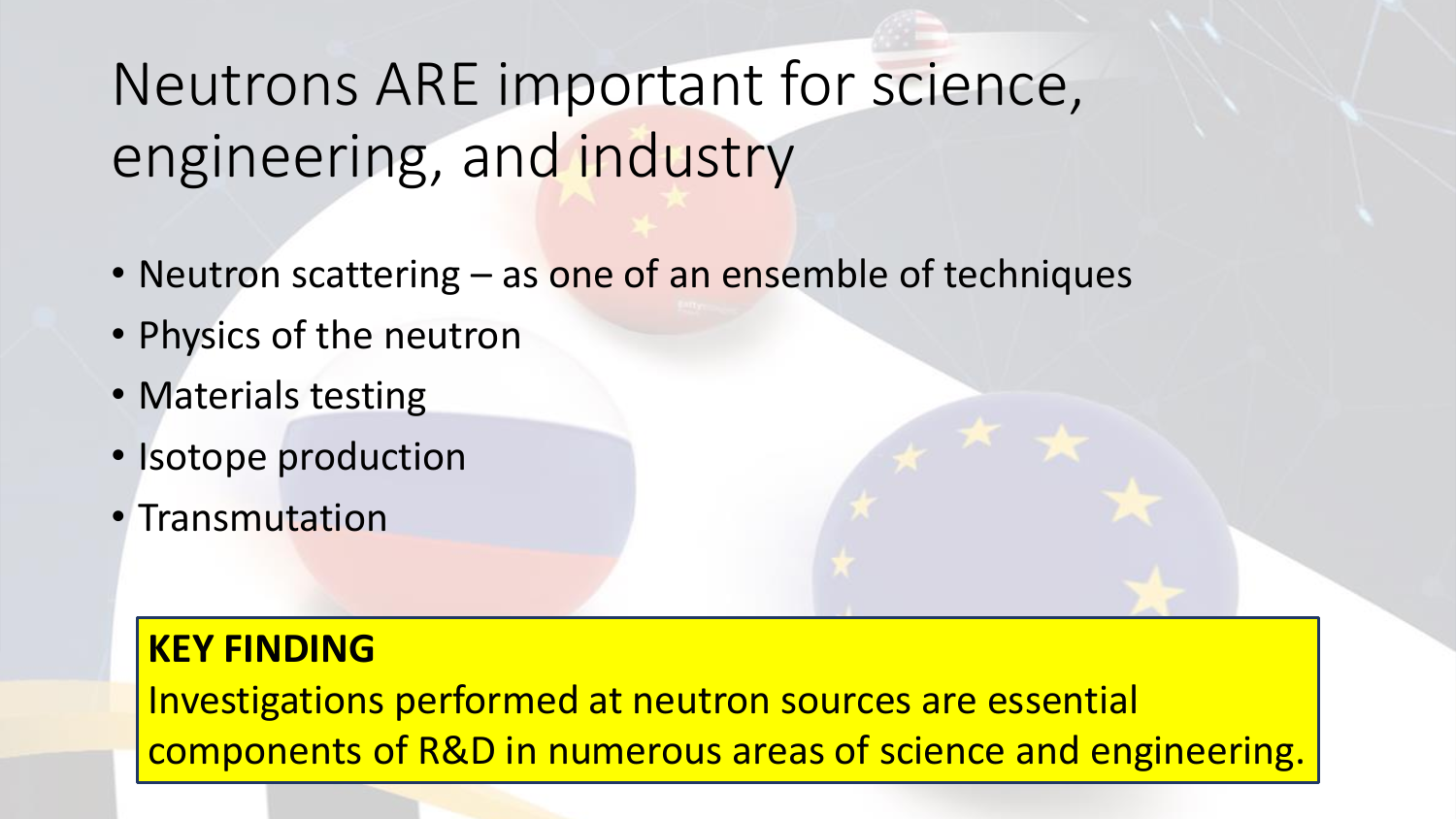# Neutron scattering is an essential component of an ensemble of research techniques

### **KEY FINDING**

Neutron scattering is often an essential part of a broader experimental study that uses a complementary suite of tools.

- Complementary techniques:
	- Materials synthesis and "in lab" characterization
	- Light sources
	- Computational simulations
	- NMR
- Advances in instrumentation at neutron sources have dramatically increased the capabilities of the facilities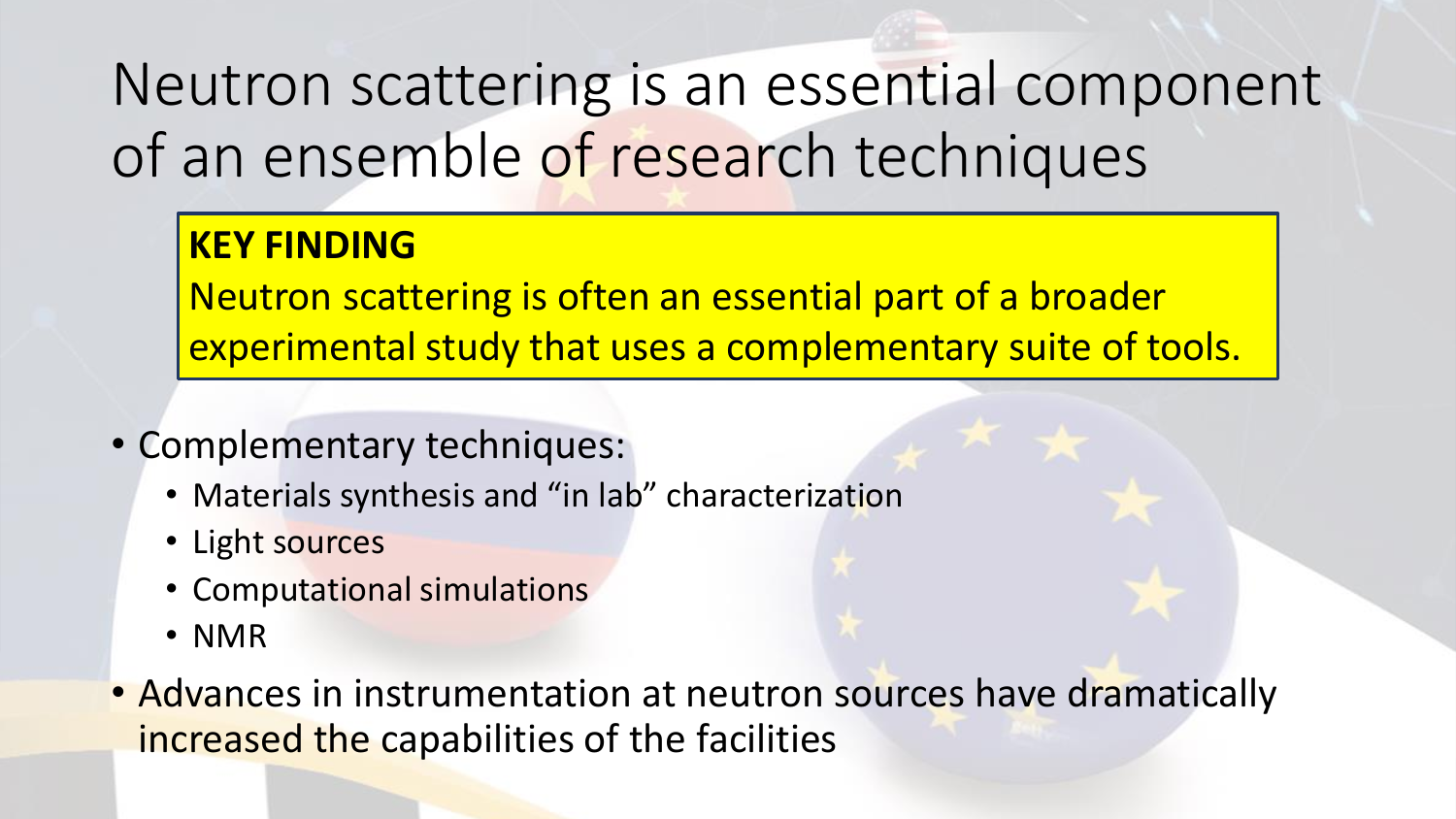## U.S. neutron R&D is vulnerable



Major neutron scattering facilities (2017)

- Significant world-wide activity in source (spallation and reactor) and instrument construction and commissioning
- Smaller facilities contribute to overall regional productivity
- US capacity (number of scattering instruments) peaked in 1996
- No HPRR has been commissioned in the U.S. in 50 years

## **KEY FINDING**

The U.S. has lost important capability in neutron R&D in the last 2 decades and is no longer the world leader.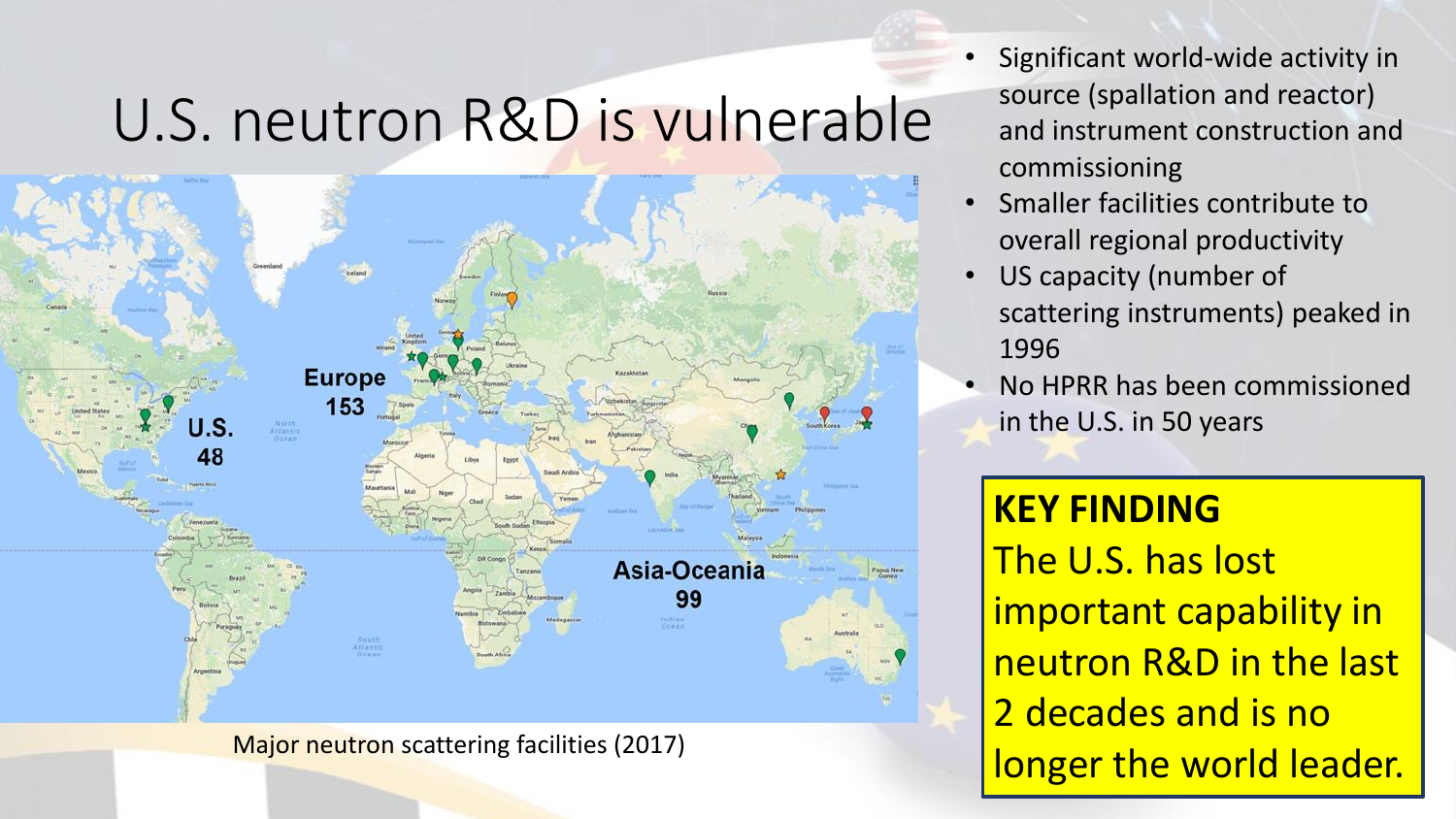# Need and Challenge

**High performance research reactors are important for neutron research, development, and production**

Uniquely or especially suited for:

- Materials testing
- Isotope production
- Capacity to support many experiments

#### **KEY FINDING**

Current high performance research reactors (fueled by HEU) provide unique R&D capabilities relative to other neutron sources available today.

 $*$ HFU – enriched  $^{235}$ U content > 20%

### **U.S.-based HPRRs use highly enriched uranium fuel\* (HEU)**

- HEU constitutes a proliferation risk.
- U.S. policy dictates eliminating HEU in civilian applications wherever possible.
- Converting existing U.S. HPRRs to low enriched uranium is not possible with existing fuel.

#### **KEY FINDING**

Reactor fuels containing highly enriched uranium represent a risk for proliferation, which should be considered when planning for the future infrastructure for neutron R&D.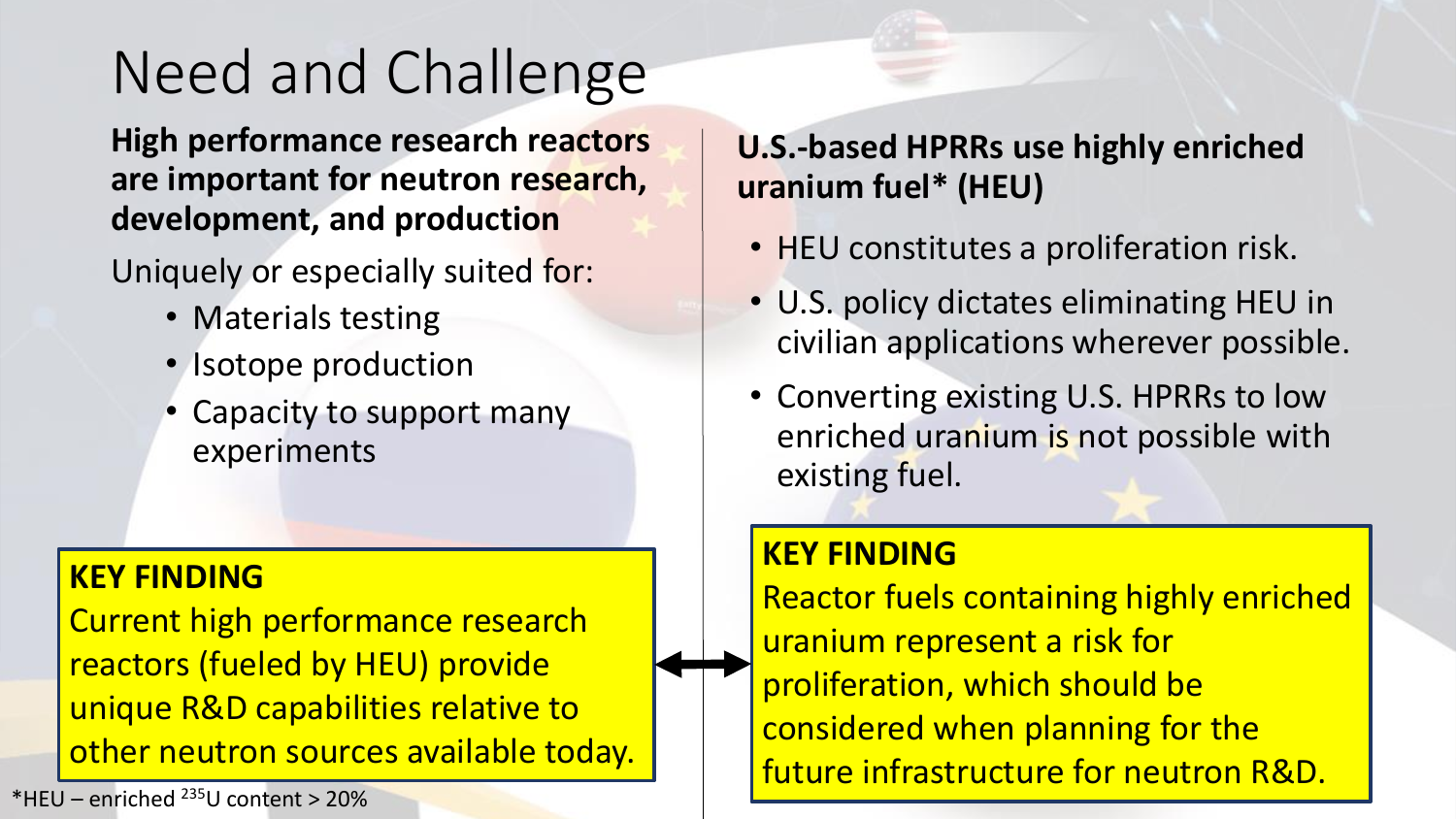# World-class neutron R&D currently requires three things

#### **Spallation Sources:**

- Peak pulse intensity
- Time-dependent measurements
- Accelerator-based (no <sup>235</sup>U)

**KEY FINDING:** World-class neutron science & engineering require the complementary capabilities of spallation facilities, research reactors, and highperformance instrumentation. While there is some overlap in the capabilities of spallation and reactor sources, each provides capabilities that cannot now be duplicated by the other type of source.

#### **Research Reactors:**

- Capacity to support many experiments
- Higher time-averaged flux
- Larger irradiation area
- Spectrum characteristics

#### **High-performance instrumentation**

- Computing & data analytics
- Beamline instrumentation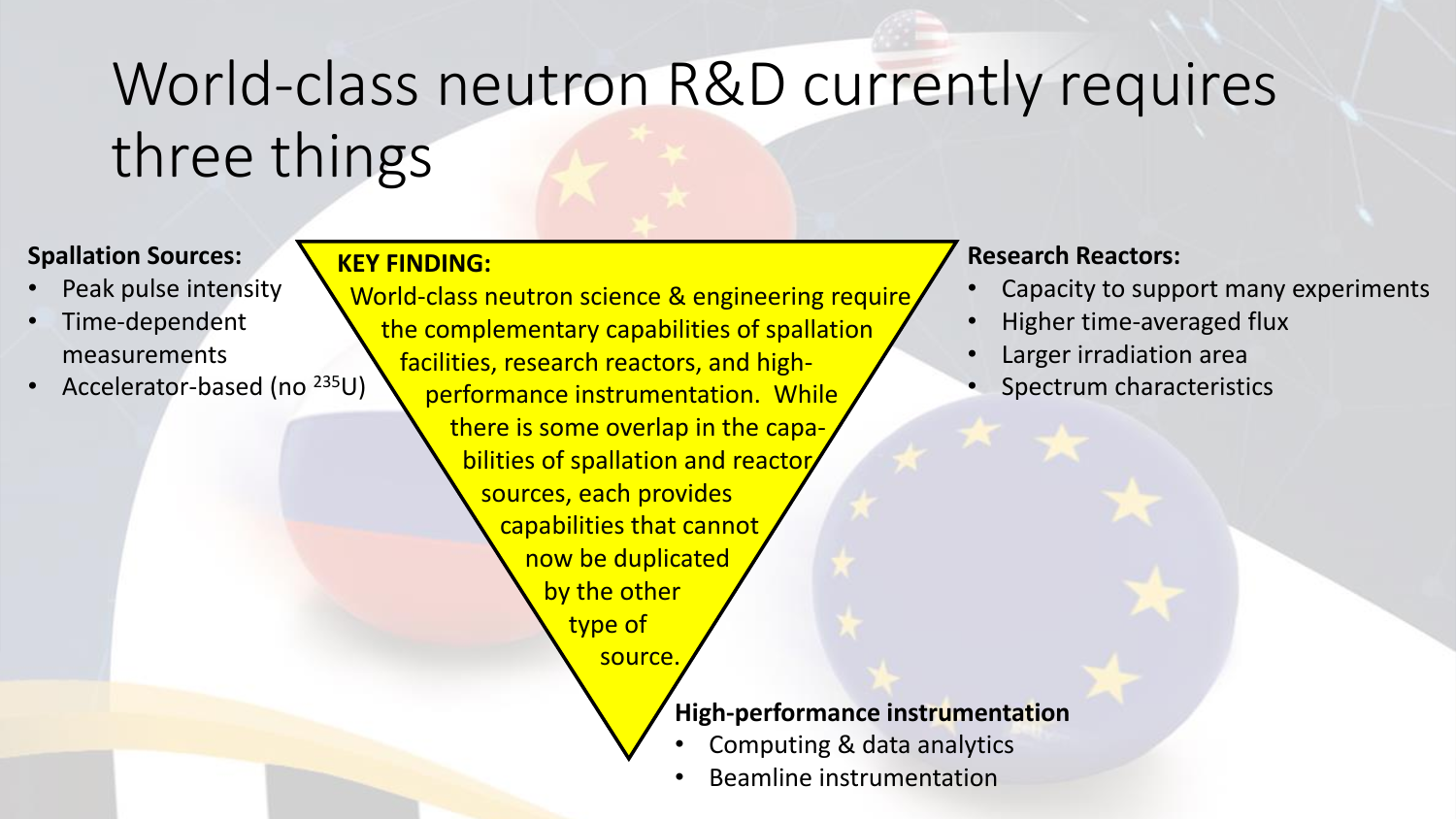# The path forward - RECOMMENDATIONS

The U.S. should:

- 1. Continue to support a diversity of neutron R&D capabilities, including both research reactors and spallation sources and strike a balance between retaining/enhancing current neutron capabilities and reducing/eliminating use of HEU.
- 2. Sharply increase investment in neutron instrumentation development and deployment to leverage R&D capacity and capability and to complement continuing investments in complementary tools such as light sources and highperformance computing.
- 3. Reaffirm its commitment to the timely development and deployment of highdensity LEU fuels for existing HPRRs.
- 4. Initiate an effort to competitively design and build a new generation of LEUfueled HPRRs that would satisfy all needs that rely on current HPRRs.